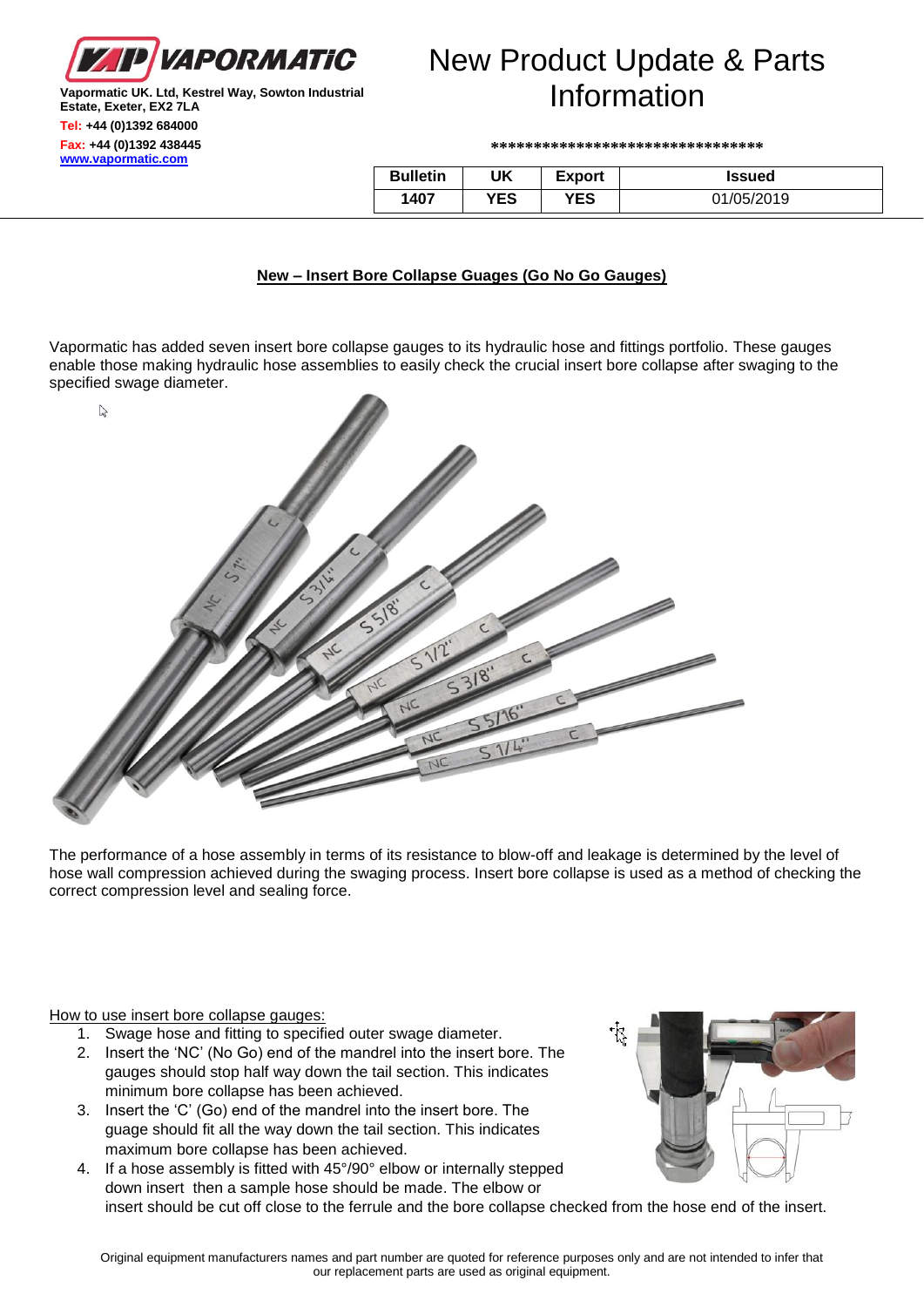

#### **Vapormatic UK. Ltd, Kestrel Way, Sowton Industrial Estate, Exeter, EX2 7LA Tel: +44 (0)1392 684000 Fax: +44 (0)1392 438445 [www.vapormatic.com](http://www.vapormatic.com/)**

# New Product Update & Parts Information

**\*\*\*\*\*\*\*\*\*\*\*\*\*\*\*\*\*\*\*\*\*\*\*\*\*\*\*\*\*\*\*\***

| <b>Bulletin</b> | UK  | <b>Export</b> | <b>Issued</b> |
|-----------------|-----|---------------|---------------|
| 1407            | YES | YES           | 01/05/2019    |

| Insert bore collapse dimensions |               |      |                      |  |  |  |
|---------------------------------|---------------|------|----------------------|--|--|--|
| Vapormatic                      |               |      |                      |  |  |  |
| Part Number                     | Hose Bore     |      | Insert Collapse (mm) |  |  |  |
|                                 |               |      | Minimum Maximum      |  |  |  |
| <b>VFM4007</b>                  | $1/4" - 6mm$  | 0.25 | 0.4                  |  |  |  |
| <b>VFM4008</b>                  | $5/16" - 8mm$ | 0.25 | 0.5                  |  |  |  |
| <b>VFM4009</b>                  | $3/8" - 10mm$ | 0.25 | 0.5                  |  |  |  |
| <b>VFM4012</b>                  | $1/2" - 12mm$ | 0.25 | 0.5                  |  |  |  |
| <b>VFM4013</b>                  | $5/8" - 16mm$ | 0.25 | 0.5                  |  |  |  |
| <b>VFM4015</b>                  | $3/4" - 19mm$ | 0.25 | 0.6                  |  |  |  |
| VFM4014                         | $1" - 25mm$   | 0.25 | 0.7                  |  |  |  |



Please see Vapormatic Hydraulic Hose and Fittings Catalogue PEA0016 for supporting information. Add Group shot image of product.

 $\parallel$ 

All Vapormatic quality replacement parts carry an industry leading **12 month parts and labour warranty.** For further information on specific items please visit **www.vapormatic.com**